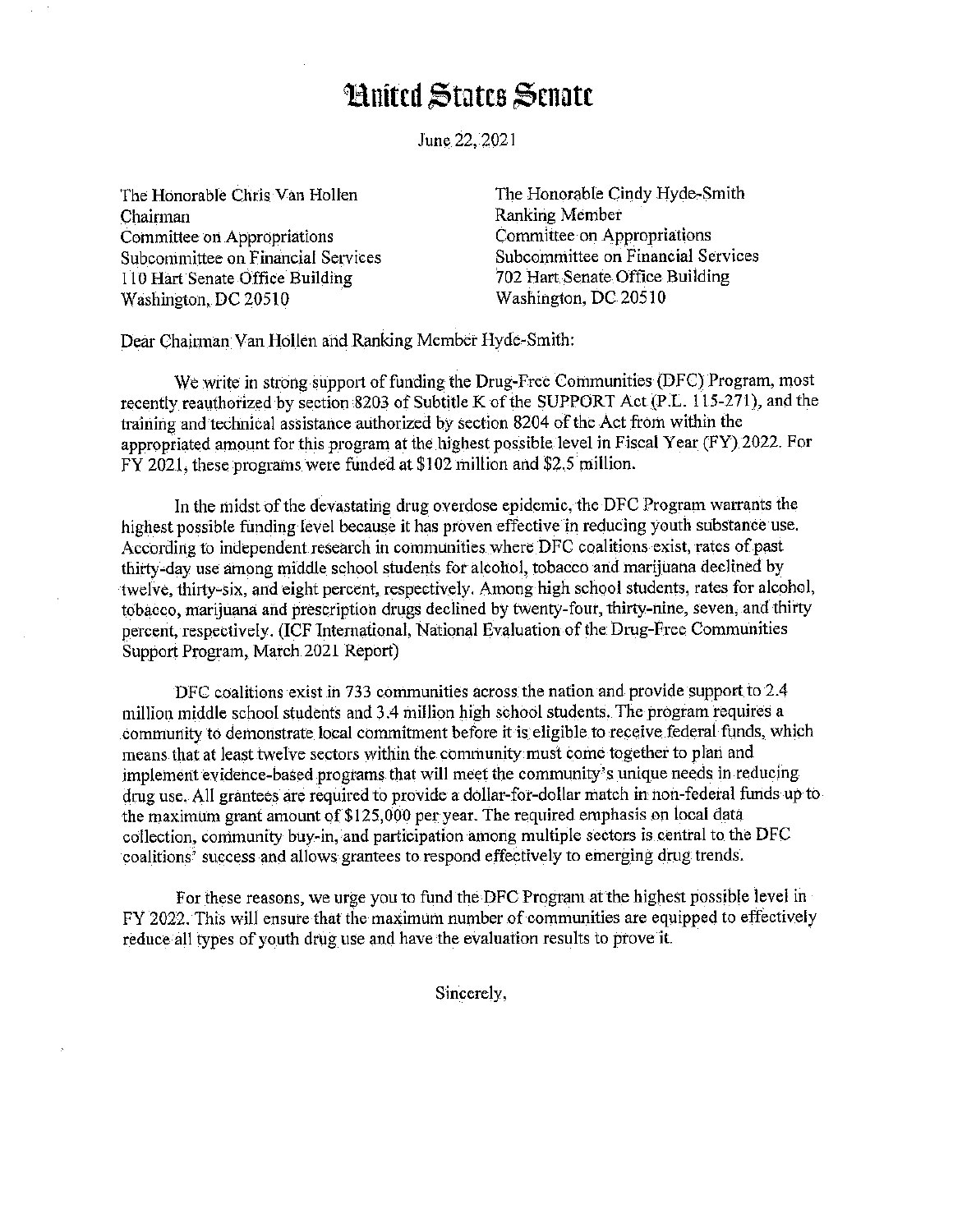Dianne Feinstein **United States Senator** 

Chuck.

Charles E. Grassley **United States Senator** 

John Cornyn **United States Senator** 

Bill Cassidy, M.D.

Bill Cassidy, M.D. **United States Senate** 

Swan M Collins

Susan M. Collins **United States Senate** 

Test

Tester Jo United States Senator

Koger W. Marshall

Roger Marshall M.D. **United States Senator** 

Rob Portman **United States Senator** 

Thom Tillis **United States Senator** 

Mazzie Hassan

**United States Senator**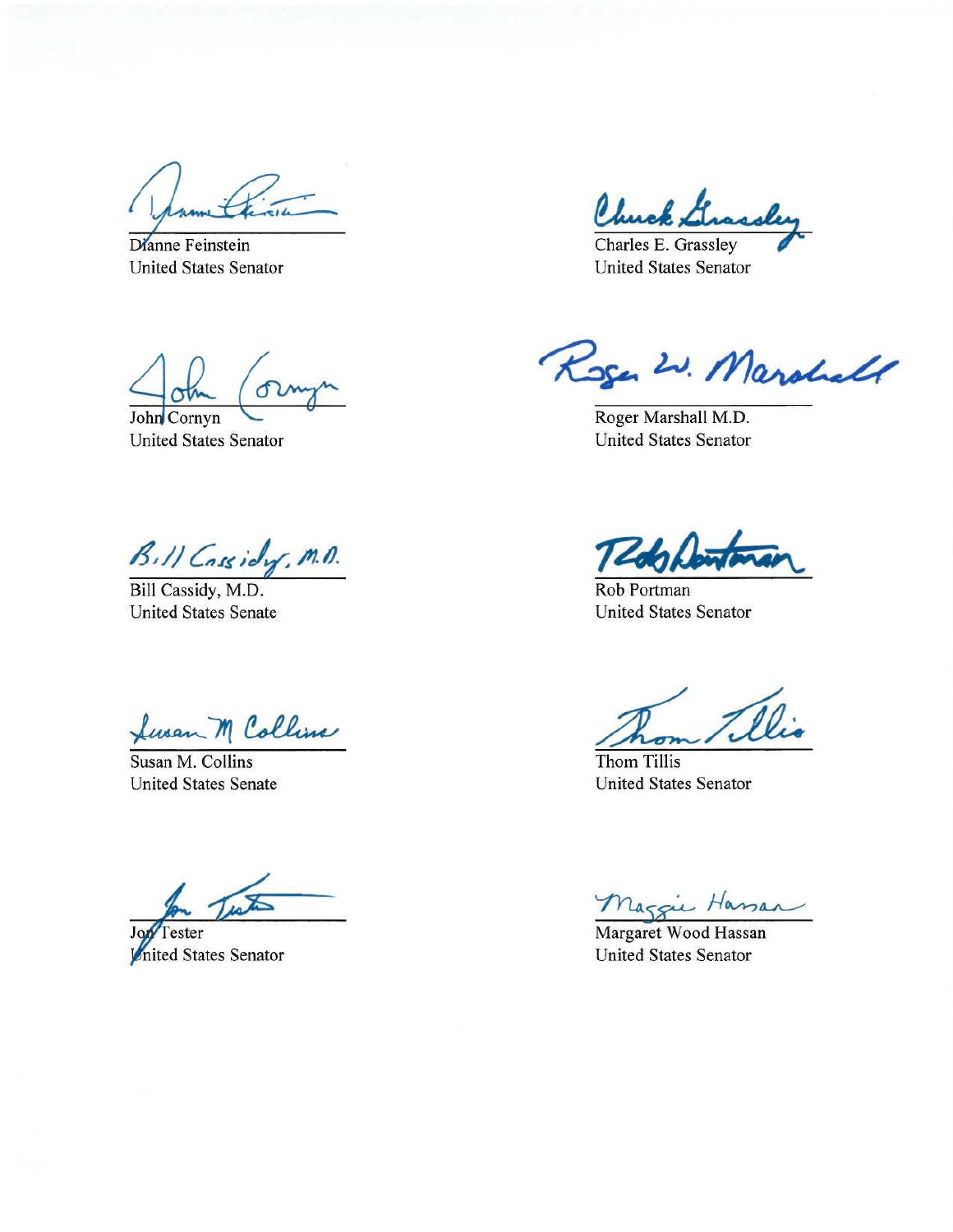$\frac{1}{2}$ 

Tim Kaine United States Senator

Alex Padulla

United States Senate

Richard J. Durbin United States Senator

 $\frac{1}{\sqrt{2}}$  Ron Wyden

United States Senator

ine

Tina Smith United States Senator

*/111.J\_ f* i.J~

Mark R. Warner United States Senator

Brian Schatz United States Senator

Edward J. Markey<br>Edward J. Markey<br>United States Senator

Tammy Unckwath

Tammy Duckworth United States Senator

Christopher S. Murphy United States Senator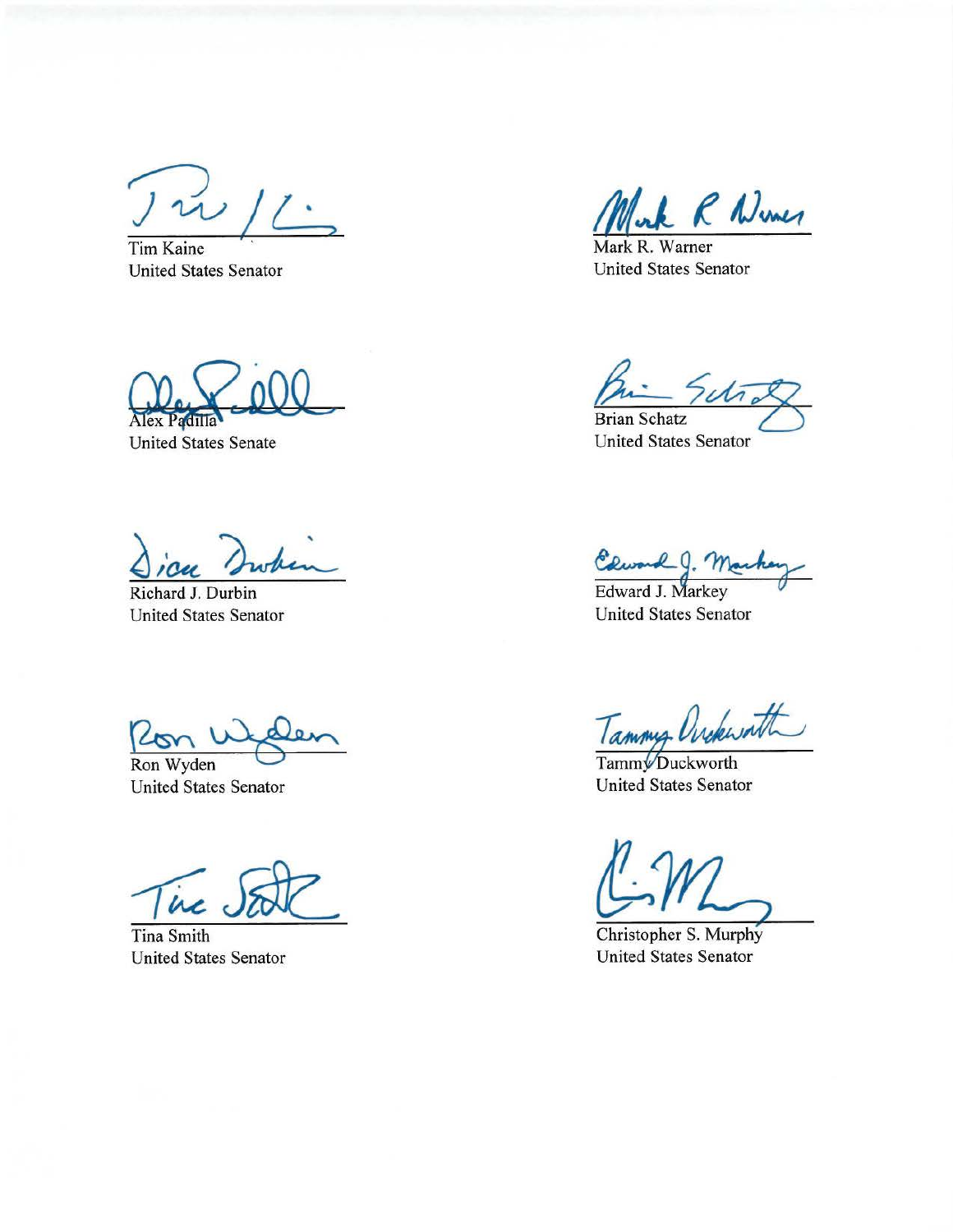**~'b':** *K.~AA.()* 

Mazie K. Hirono United States Senator

Cabie Faters

United States Senator

eanne Sthaheen

Jeanne Shaheen United States Senator

 $\overline{C}$ ardin Sen

Benjamin L. Cardin United States Senator

Angus S. King, Jr. United States Senator

 $\mathbb{R}$ 

Catherine Contez Matio

Catherine Cortez Masto United States Senator

Jeffrey A. Merkley United States Senator

Low

Joe Manchin I United States Senator

Joe Manchin IIT<br>United States Senator<br>Sheldon Whitehouse<br>United States Senator

United States Senator

Robert Menendez United States Senator